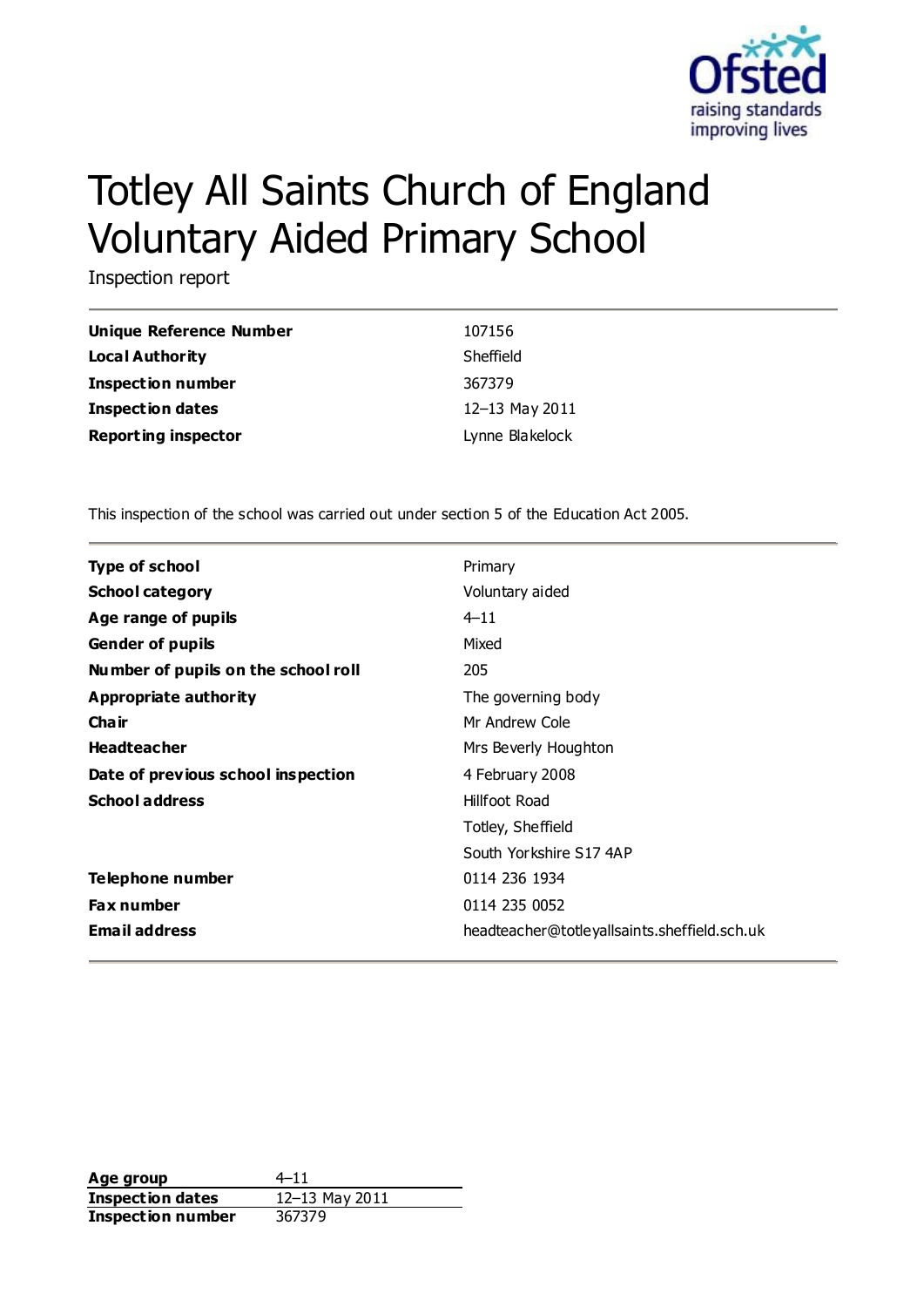The Office for Standards in Education, Children's Services and Skills (Ofsted) regulates and inspects to achieve excellence in the care of children and young people, and in education and skills for learners of all ages. It regulates and inspects childcare and children's social care, and inspects the Children and Family Court Advisory Support Service (Cafcass), schools, colleges, initial teacher training, work-based learning and skills training, adult and community learning, and education and training in prisons and other secure establishments. It assesses council children's services, and inspects services for looked after children, safeguarding and child protection.

Further copies of this report are obtainable from the school. Under the Education Act 2005, the school must provide a copy of this report free of charge to certain categories of people. A charge not exceeding the full cost of reproduction may be made for any other copies supplied.

If you would like a copy of this document in a different format, such as large print or Braille, please telephone 0300 123 4234, or email **[enquiries@ofsted.gov.uk](mailto:enquiries@ofsted.gov.uk)**.

You may copy all or parts of this document for non-commercial educational purposes, as long as you give details of the source and date of publication and do not alter the documentation in any way.

To receive regular email alerts about new publications, including survey reports and school inspection reports, please visit our website and go to 'Subscribe'.

Royal Exchange Buildings St Ann's Square Manchester M2 7LA T: 0300 123 4234 Textphone: 0161 618 8524 E: **[enquiries@ofsted.gov.uk](mailto:enquiries@ofsted.gov.uk)**

W: **[www.ofsted.gov.uk](http://www.ofsted.gov.uk/)**

© Crown copyright 2011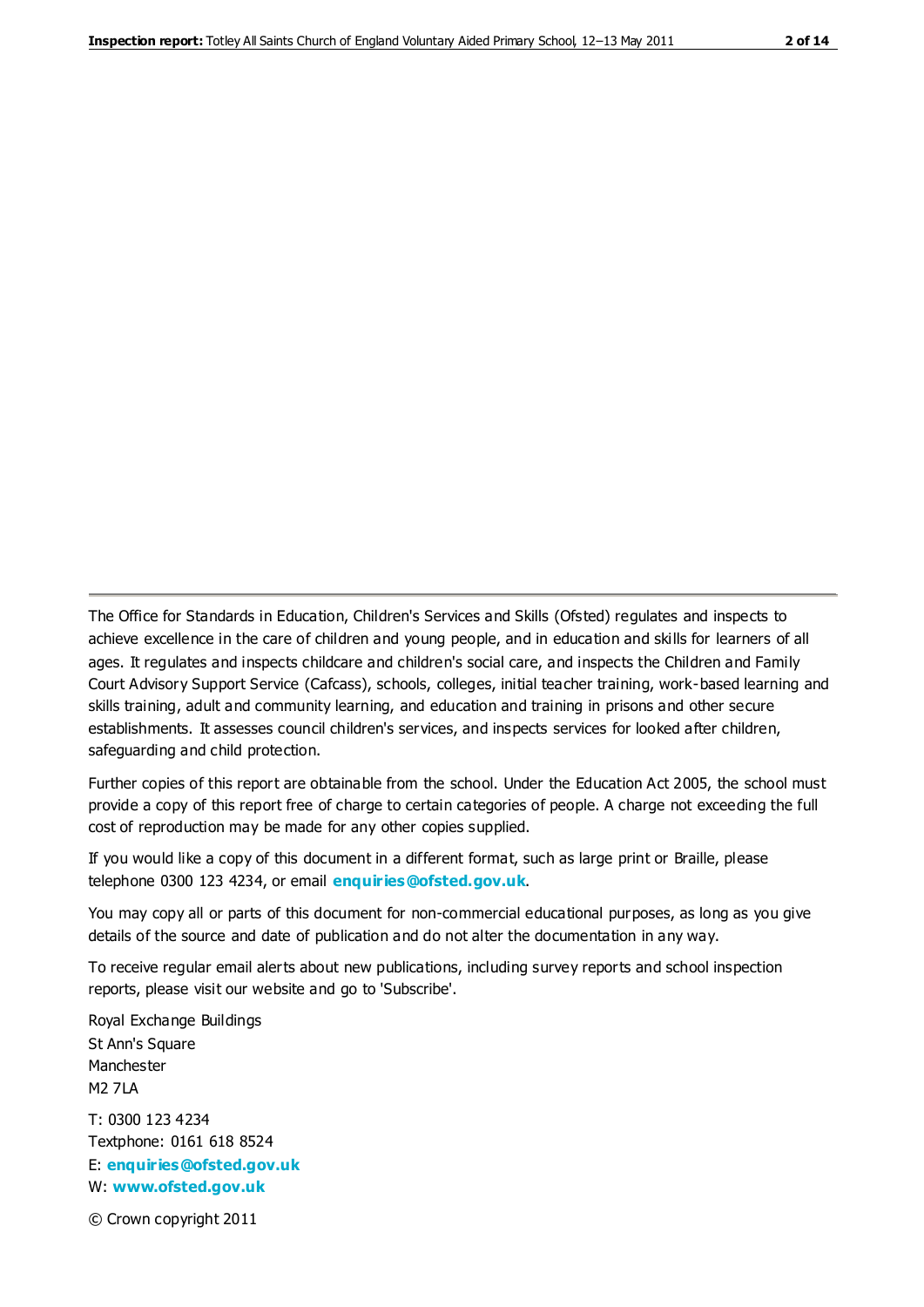# **Introduction**

This inspection was carried out by three additional inspectors who observed eight teachers in 14 lessons. They held meetings with a group of pupils, representatives of the governing body and with subject leaders. The inspectors observed the school's work and looked at its monitoring of the school's work, including its analysis of pupils' achievement, the school improvement plan and a range of policies and procedures. They analysed staff and pupil questionnaires and the 60 questionnaires returned by parents and carers.

The inspection team reviewed many aspects of the school's work. It looked in detail at a number of key areas.

- $\blacksquare$  It investigated how effectively the school is providing for the different groups of pupils, through the quality of teaching and support, particularly for those with special educational needs and/or disabilities.
- $\blacksquare$  It explored the extent to which pupils have developed their understanding of the cultural diversity of the world.
- It determined the effectiveness of leaders' and managers' actions, following its monitoring of pupils' progress.

# **Information about the school**

This is a smaller than average school. Around 30% of pupils travel from outside the area to attend. The proportion of pupils known to be eligible for free school meals is low. Most pupils are of White British heritage. A below average proportion has special educational needs and/or disabilities.

The school has achieved National Healthy School Status and the Bronze Eco-school award. It is part of a family of schools, working in partnership with six other primary schools and a secondary school to extend provision.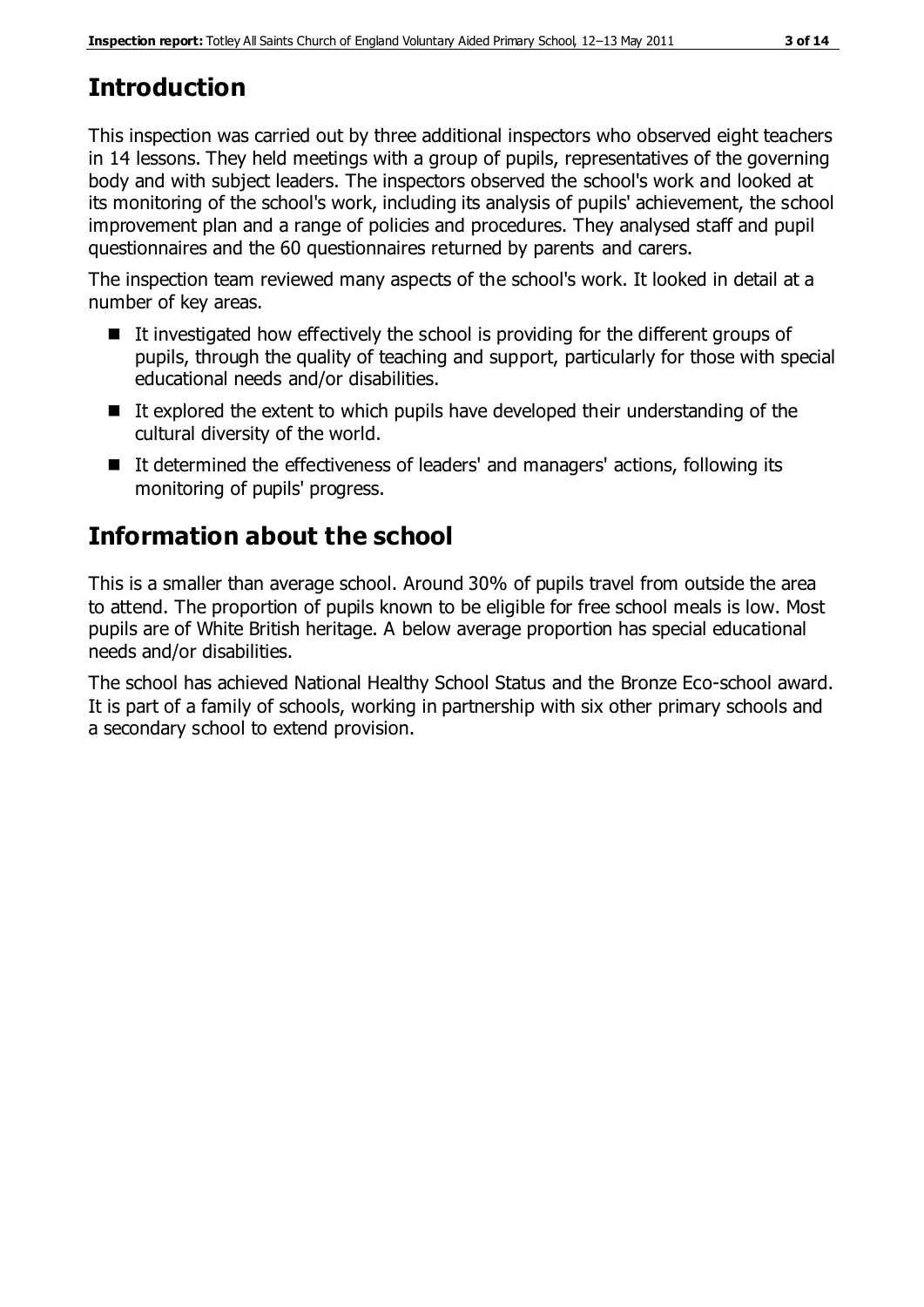**Inspection grades: 1 is outstanding, 2 is good, 3 is satisfactory, and 4 is inadequate** Please turn to the glossary for a description of the grades and inspection terms

# **Inspection judgements**

| Overall effectiveness: how good is the school?  |                         |
|-------------------------------------------------|-------------------------|
| The school's capacity for sustained improvement | $\overline{\mathbf{2}}$ |

### **Main findings**

This is a good school in which pupils achieve well. Equally importantly, the school promotes their personal development effectively, through a range of activities and responsibilities. As a result, pupils have wide-ranging skills to aid them in their secondary education, which are assisted by both their high attendance and good behaviour.

The school is led well by the senior leadership team, with effective support and direction from the governing body. Detailed monitoring and evaluation is fundamental to the school's work and to all levels of management. Subject leaders, for example, evaluate specific aspects of the quality of pupils' learning and are pivotal to the positive impact of the curriculum. Attainment is above average. Together with accurate self-evaluation, good progress in dealing with the areas identified at the last inspection, including improvement in the proportion of pupils achieving higher levels in mathematics, the school demonstrates a good capacity for further improvement.

Most teaching through the school is good. It is supported by an engaging curriculum, promoting pupils' greater independence by learning through themes. Planning and questioning are strengths of teaching and are significant in developing pupils' ability to move forward quickly in their knowledge, understanding and skills. Pupils of all abilities make good progress. That of pupils with special educational needs and/or disabilities is facilitated by the focused support in place to meet individual needs, which results in constant reinforcement of learning to ensure that learning is secure. Their tasks are challenging and ensure that they also practise learning independently. Assessment is a more variable feature of the school's work, whether in pupils' awareness of their targets or the quality of guidance given in lessons on the next steps in their learning. Although pupils with a specific gift or talent have been identified, structured provision for them is in the early stages.

A well-planned programme builds up pupils' cultural, multicultural and spiritual understanding throughout the school. It has resulted in their good awareness of the different lifestyles and beliefs of other people. The school's caring and supporting ethos also promotes a range of qualities, such as pupils' increasing respect for the values of others.

## **What does the school need to do to improve further?**

- Strengthen the impact of assessment practices throughout the school by ensuring that:
	- guidance in lessons accelerates pupils' progress by explaining clearly the next steps in learning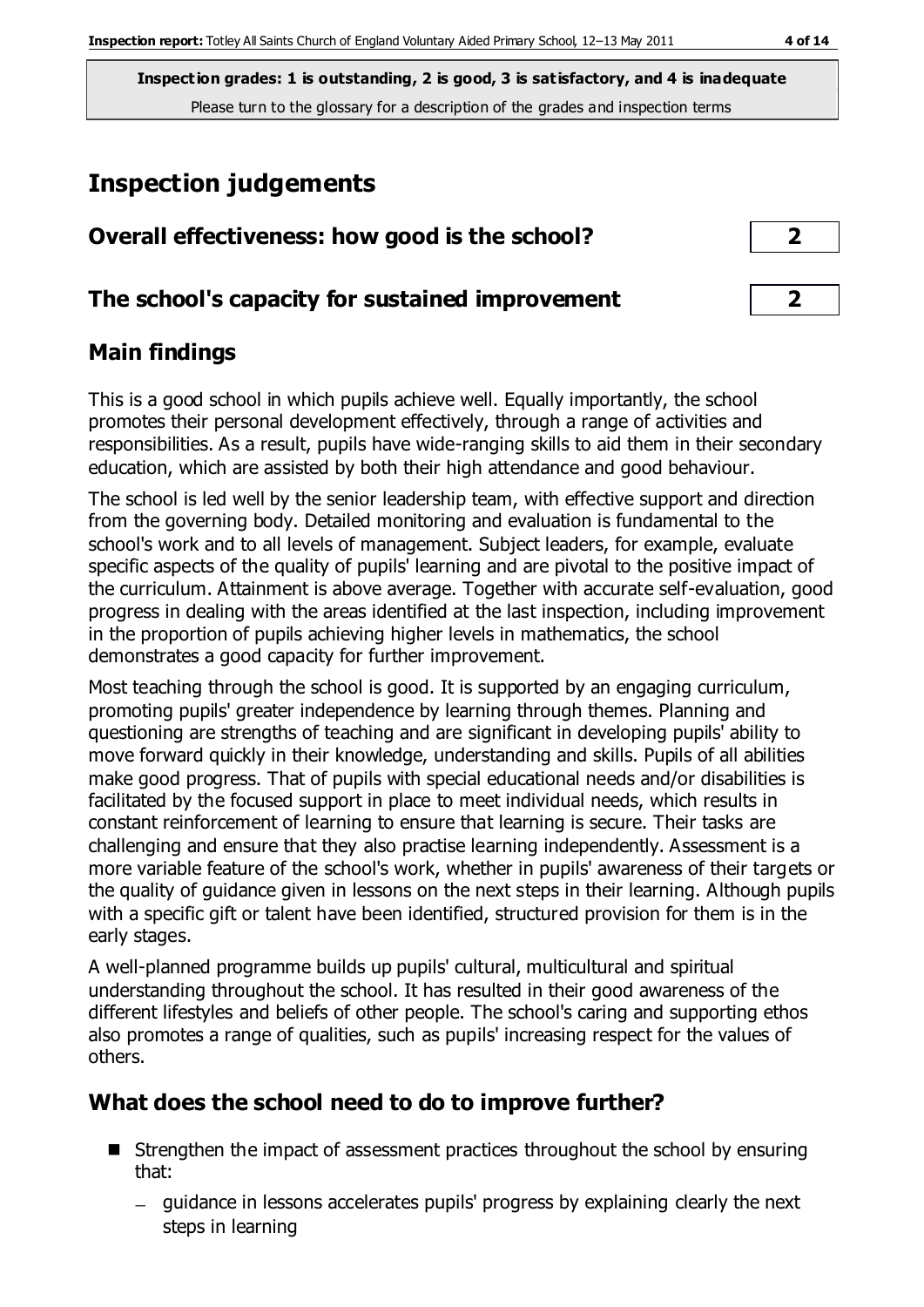**Inspection grades: 1 is outstanding, 2 is good, 3 is satisfactory, and 4 is inadequate** Please turn to the glossary for a description of the grades and inspection terms

- pupils have an accurate understanding of their targets and work towards them.
- Make sure there is specific provision for pupils with gifts and talents to enable them to work towards achieving their potential.

### **Outcomes for individuals and groups of pupils 2**

Children join the Early Years Foundation Stage with levels of knowledge and skills typically as expected for their age. Throughout this inclusive school, boys and girls make similar progress because tasks take account of how they prefer to learn, and often take into account their interests. Attainment has been above average in recent years. It dipped in 2010, but there is compelling evidence from data and inspection that attainment throughout the school has returned to above average levels. Activities for those pupils capable of reaching higher levels provide a good level of challenge so that they also achieve well, particularly by the end of Year 6, reaching above average levels. More pupils are reaching higher levels in writing by the end of Year 2, as the school's strategies impact on the pace of progress and this continues into Year 6 where an above average proportion of pupils now reach higher levels. Pupils are very enthusiastic about learning and model the business-like approach of their teachers. This was evident in a Year 5 mathematics lesson, where pupils were finding out the relationship between patterns and numbers. The mixed-ability group made good progress because from the start, teaching involved them in learning and tasks were accurately matched to pupils' skills, as well as grabbing their interest. The pace and the quality of questioning were both demanding and pupils responded to the challenge. Most were able to justify their results, articulating their findings clearly and confidently. Most importantly, pupils were able to say how they reached their conclusions.

Pupils are proud of the responsibilities that they are entrusted with, such as working on their own non-bullying policy. Imaginative and meaningful roles, such as eco-saints' support the school's award and extend pupils' knowledge of their personal accountability, as well as broadening their moral and social understanding. The curriculum also promotes well pupils' understanding of the importance of living healthily, with many sporting activities to choose from and over two-thirds of pupils selecting the nutritious cooked meals. Pupils feel safe, have a comprehensive knowledge of unsafe situations and adopt safe practices in lessons and round the school. Their wide range of skills and the above average standards that they are reaching, ensure their good preparation for secondary school.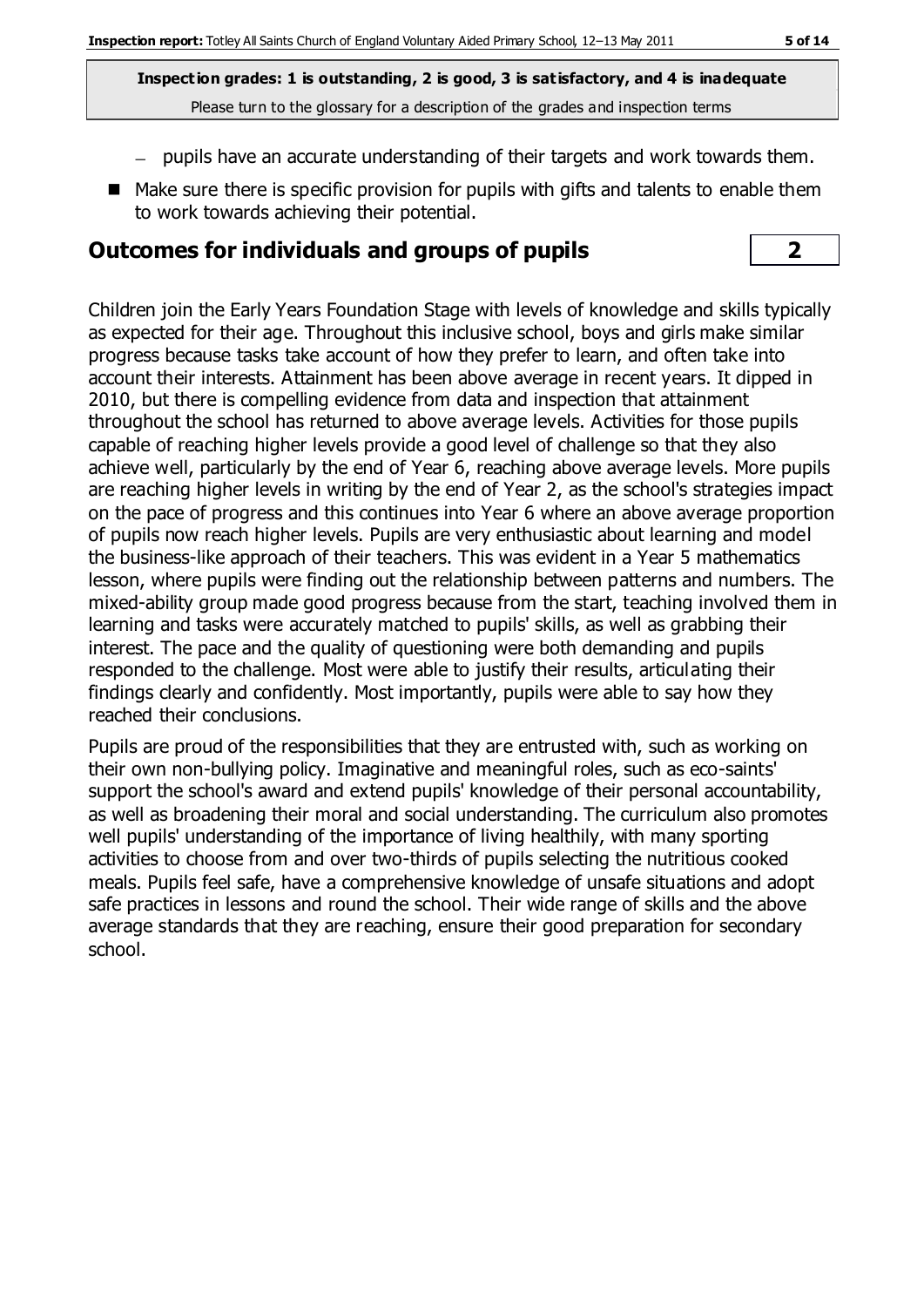These are the grades for pupils' outcomes

| Pupils' achievement and the extent to which they enjoy their learning                                                     | $\overline{2}$ |
|---------------------------------------------------------------------------------------------------------------------------|----------------|
| Taking into account:<br>Pupils' attainment <sup>1</sup>                                                                   | $\overline{2}$ |
| The quality of pupils' learning and their progress                                                                        | $\mathcal{P}$  |
| The quality of learning for pupils with special educational needs and/or disabilities<br>and their progress               | 2              |
| The extent to which pupils feel safe                                                                                      | $\mathbf{2}$   |
| Pupils' behaviour                                                                                                         | $\mathbf{2}$   |
| The extent to which pupils adopt healthy lifestyles                                                                       | 2              |
| The extent to which pupils contribute to the school and wider community                                                   | 2              |
| The extent to which pupils develop workplace and other skills that will contribute to<br>their future economic well-being |                |
| Taking into account:<br>Pupils' attendance <sup>1</sup>                                                                   | 1              |
| The extent of pupils' spiritual, moral, social and cultural development                                                   | 2              |

<sup>1</sup> The grades for attainment and attendance are: 1 is high; 2 is above average; 3 is broadly average; and 4 is low

## **How effective is the provision?**

The starting points for the good progress of pupils are the positive relationships between them and the staff and effective classroom management. Teachers make the purpose of learning clear and, together with interesting and sometimes imaginative stimuli, provide an effective start to lessons. Activities usually match closely the levels at which pupils are working, thus accelerating their progress. Pupils are increasingly interested in learning because of the increasing opportunities to practise their skills through problem-solving exercises. Questioning is focused and promotes pupils' thinking. They cooperate enthusiastically with each other, in a spirit of healthy competition, providing a great atmosphere for learning. In a very few lessons, where planning has not been detailed enough, the slower pace and over-direction of learning, restricts progress. Teaching assistants promote learning well, because of their accurate knowledge of pupils' needs and their clear focus on the skills to be mastered.

Marking generally provides pupils' with an accurate knowledge of their achievement and the next steps to make. It is particularly so in literacy. Some pupils, particularly those in Year 5 and Year 6, know their individual targets and what to do to reach them but this is a developing aspect of the school's work. In some classes, not enough specific guidance is given to pupils during lessons to make it clear how they can move forward in their learning. Similarly, assessing their own and each other's work is at an early stage in some classes.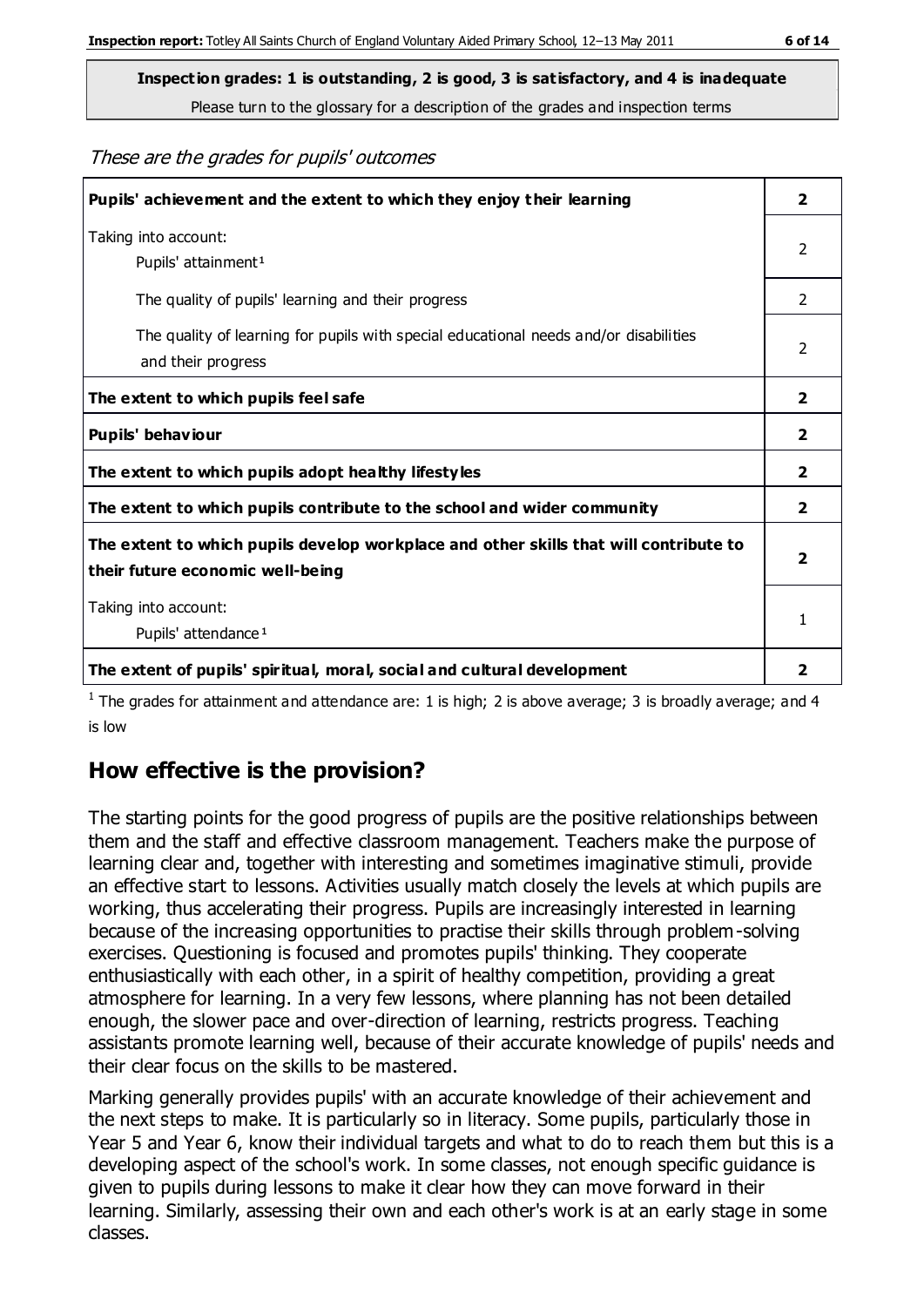Careful planning throughout the school ensures both good coverage of learning and continuity across key stages. The curriculum has been adapted to broaden the ways in which pupils learn. In particular, the emphasis on discovering for themselves, through themes, has resulted in pupils' greater independence and good ownership of their learning. The focus on literacy and numeracy remains, with meaningful and specific writing tasks in place across a range of subjects, and information and communication technology established as a tool for learning. Enterprise projects result in pupils' very broad learning, including developing their interpersonal skills and their understanding of the skills and qualities needed in the workplace. After-school clubs are very popular and reflect the interests and aspirations of most pupils. Provision for pupils with special educational needs and/or disabilities is good, because support is specific to requirements. That for pupils with gifts and talents is developing.

The school's good knowledge of its pupils, the well-planned and coordinated support for them and the close links with outside agencies are key factors in pupils' good personal development. Pupils and their parents and carers trust the staff and regular communication between home and school helps staff to assess any problems and address them. Regular and detailed reports home ensure that parents and carers are well informed about their children's progress. Transition arrangements are effective, between classes, key stages, and when pupils leave the school, due to a range of planned activities over time.

| The quality of teaching                                                                                    |  |
|------------------------------------------------------------------------------------------------------------|--|
| Taking into account:<br>The use of assessment to support learning                                          |  |
| The extent to which the curriculum meets pupils' needs, including, where relevant,<br>through partnerships |  |
| The effectiveness of care, guidance and support                                                            |  |

These are the grades for the quality of provision

## **How effective are leadership and management?**

The senior team's ambition to move the school ever further forward is shared by the staff who work well together as a team. There is a clear direction to the school's work and an effective distribution of roles and accountability. Equality of opportunity is good and the school's accurate knowledge about the levels at which pupils work and of their involvement in school activities, enable staff to tackle any discrimination effectively. Governors oversee safeguarding procedures effectively because they evaluate and adapt their practices regularly and thoroughly, often based on spot checks. The governing body's involvement of pupils in health and safety matters and its meetings with pupils and staff, together with its regularly reviewing of its impact, give the governing body a good overall picture of the school's progress and needs and confirm their effectiveness.

Parents and carers are valued as partners in their children's learning, leading to regular opportunities for parents and carers to offer their views, and to receive detailed and regular information about the curriculum and how they can support their children's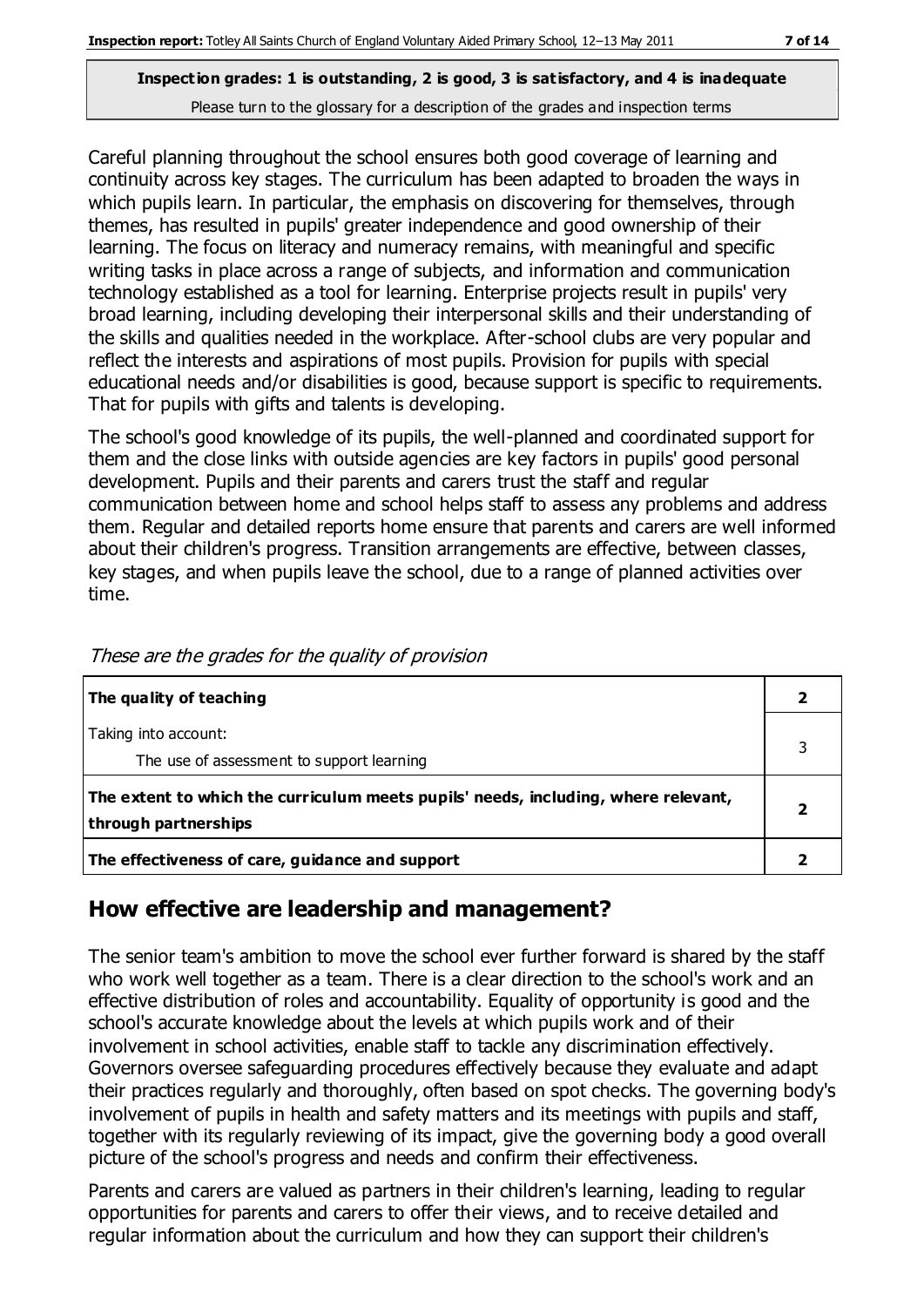learning. Wide-ranging partnerships, such as those within the family of schools, add particularly to teachers' expertise in new initiatives, the quality and breadth of provision and contribute to pupils' well-being. A careful analysis of the curriculum has led to a balanced programme which promotes pupils' community cohesion well overall, although it is stronger locally and internationally than nationally.

These are the grades for leadership and management

| The effectiveness of leadership and management in embedding ambition and driving<br><b>improvement</b>                                                           |                         |
|------------------------------------------------------------------------------------------------------------------------------------------------------------------|-------------------------|
| Taking into account:<br>The leadership and management of teaching and learning                                                                                   | 2                       |
| The effectiveness of the governing body in challenging and supporting the<br>school so that weaknesses are tackled decisively and statutory responsibilities met | $\overline{\mathbf{2}}$ |
| The effectiveness of the school's engagement with parents and carers                                                                                             | 2                       |
| The effectiveness of partnerships in promoting learning and well-being                                                                                           | 2                       |
| The effectiveness with which the school promotes equality of opportunity and tackles<br><b>discrimination</b>                                                    | $\overline{\mathbf{2}}$ |
| The effectiveness of safeguarding procedures                                                                                                                     | $\overline{2}$          |
| The effectiveness with which the school promotes community cohesion                                                                                              | $\overline{2}$          |
| The effectiveness with which the school deploys resources to achieve value for money                                                                             | 2                       |

## **Early Years Foundation Stage**

Children are happy in school and increasingly confident in making choices for themselves. This is because there is a wide range of activities both inside and outdoors, which as well as enthusing and often exciting them, promote their personal and interpersonal skills well. There is a good balance of teacher-led activities and opportunities for children to learn for themselves, backed up by a wide range of resources. The quality of teaching is good, especially in letters and sounds. When children are learning for themselves, however, staff are not always extending their learning by asking them questions about what they are discovering. Learning is broad and includes opportunities for children to find out about the different cultures represented in society.

Partnerships with parents and carers, which start before their children begin school, are beneficial in providing information about the children's interests, needs and achievements and in informing planning. Information about the topics and skills that the children will be learning is shared with parents and carers. Together with opportunities to support their children's learning, this is significant in bringing about the good progress that children make through the key stage. The children develop a good understanding of how to behave safely through daily routines and practices and they modelled this during the inspection as they kept fit in the outdoor area.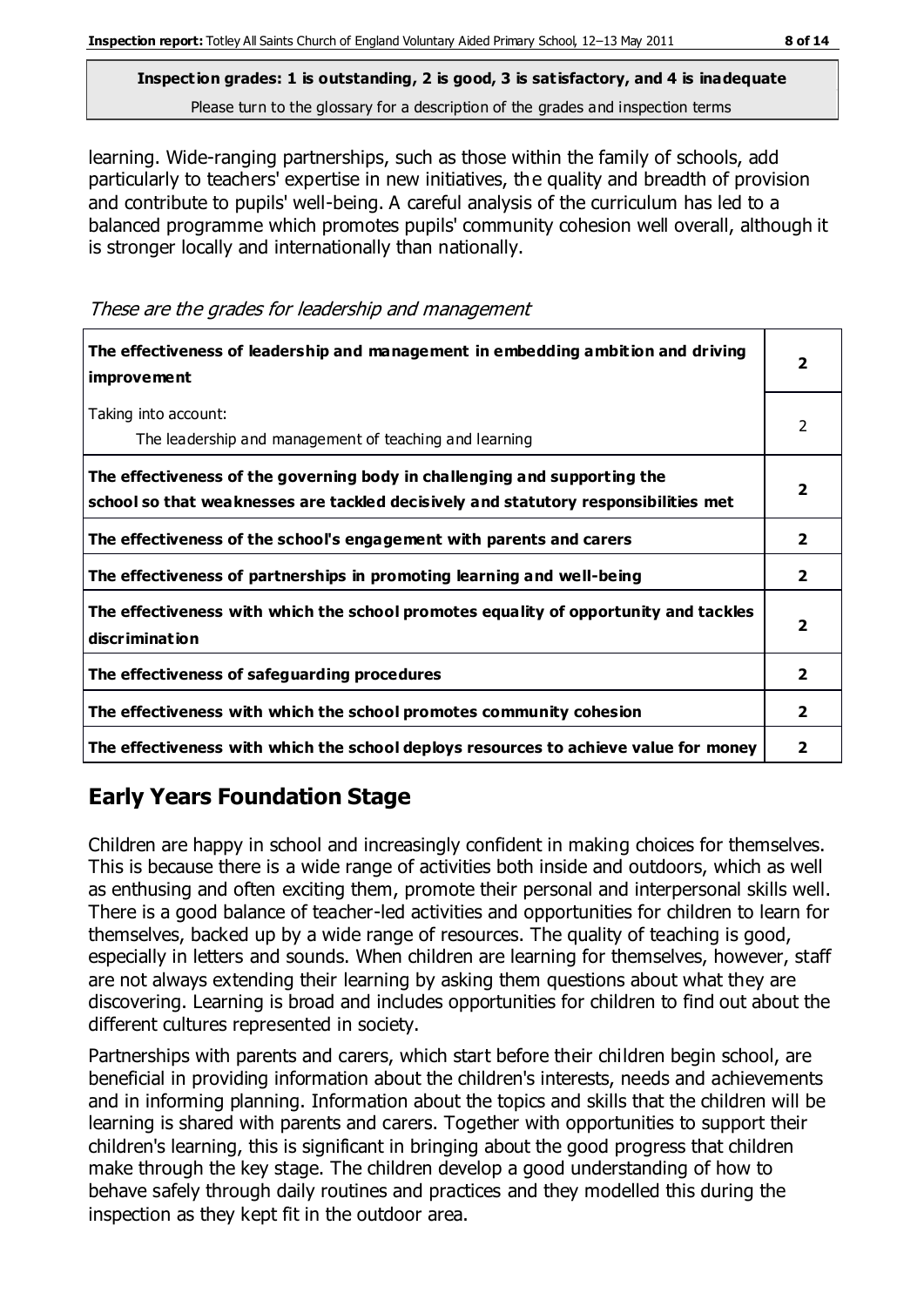**Inspection grades: 1 is outstanding, 2 is good, 3 is satisfactory, and 4 is inadequate** Please turn to the glossary for a description of the grades and inspection terms

The stage is led and managed well. The staff work effectively as a team so that planning is well coordinated and the recording of children's learning is detailed and used to inform future planning.

These are the grades for the Early Years Foundation Stage

| <b>Overall effectiveness of the Early Years Foundation Stage</b>                      |  |
|---------------------------------------------------------------------------------------|--|
| Taking into account:<br>Outcomes for children in the Early Years Foundation Stage     |  |
| The quality of provision in the Early Years Foundation Stage                          |  |
| The effectiveness of leadership and management of the Early Years Foundation<br>Stage |  |

#### **Views of parents and carers**

Of the parents and carers who responded to the questionnaire, there was unanimous agreement that their children enjoy school. Almost all parents and carers were happy with their children's experiences at the school and agreed that the school keeps their children safe and prepares them well for the future. Many parents and carers added comments, indicating their satisfaction with thematic learning, the positive and caring atmosphere and the good range of opportunities for pupils to develop important skills for the future. There was recognition of the good leadership of the headteacher. Inspection evidence supports these views. A small number of parents and carers had individual concerns, most of which referred to behaviour or the opportunities for gifted and talented pupils. While the inspectors found no evidence of the former, the school is aware that provision for gifted and talented pupils is at an early stage of development.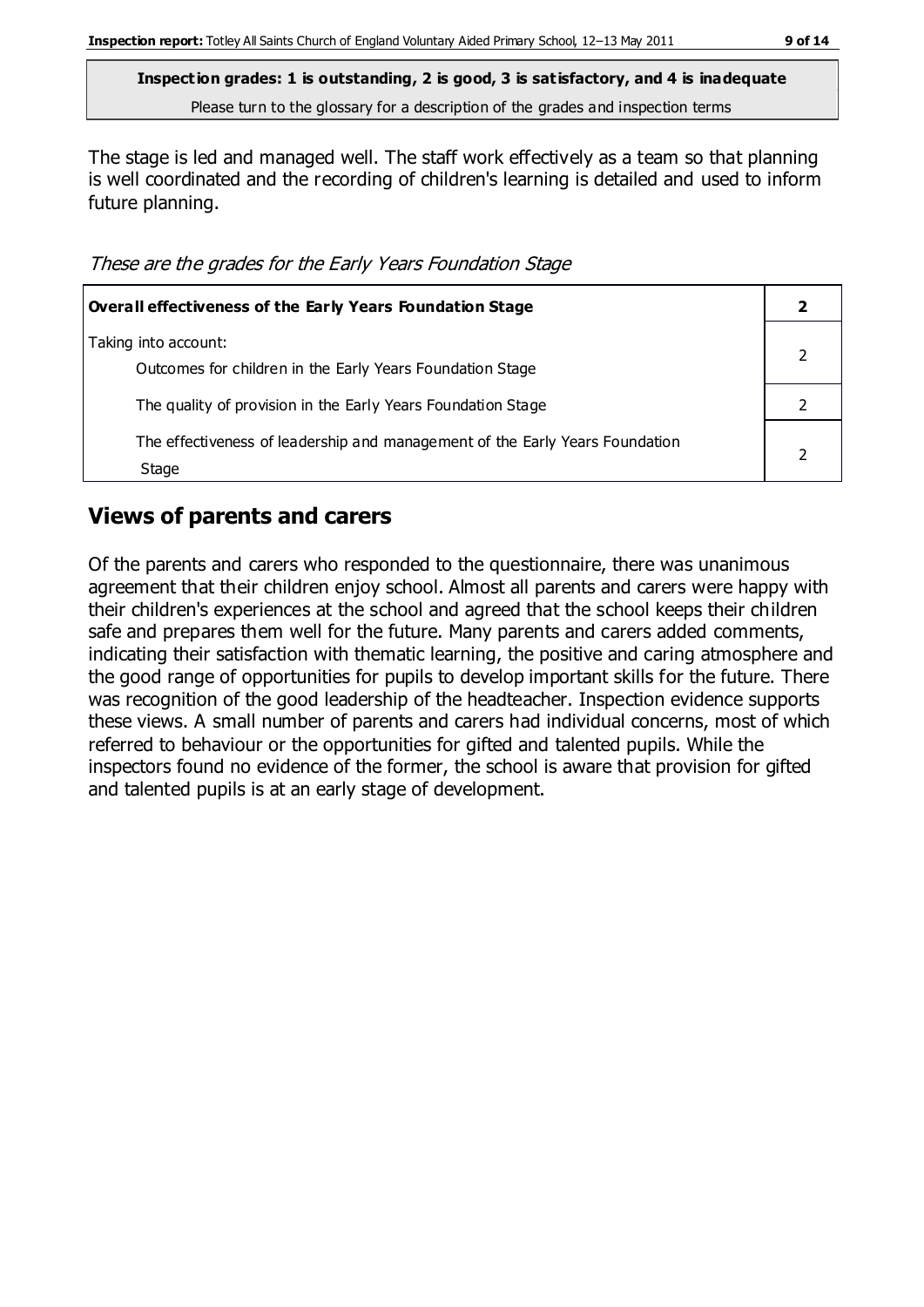#### **Responses from parents and carers to Ofsted's questionnaire**

Ofsted invited all the registered parents and carers of pupils registered at Totley All Saints Church of England Voluntary Aided Primary School to complete a questionnaire about their views of the school.

In the questionnaire, parents and carers were asked to record how strongly they agreed with 13 statements about the school.

The inspection team received 60 completed questionnaires by the end of the on-site inspection. In total, there are 205 pupils registered at the school.

| <b>Statements</b>                                                                                                                                                                                                                                       |              | <b>Strongly</b><br>agree |              | <b>Disagree</b><br><b>Agree</b> |                | <b>Strongly</b><br>disagree |                |                |
|---------------------------------------------------------------------------------------------------------------------------------------------------------------------------------------------------------------------------------------------------------|--------------|--------------------------|--------------|---------------------------------|----------------|-----------------------------|----------------|----------------|
|                                                                                                                                                                                                                                                         | <b>Total</b> | $\frac{1}{2}$            | <b>Total</b> | $\frac{1}{2}$                   | <b>Total</b>   | $\frac{1}{2}$               | <b>Total</b>   | $\frac{1}{2}$  |
| My child enjoys school                                                                                                                                                                                                                                  | 40           | 67                       | 20           | 33                              | 0              | $\mathbf 0$                 | $\mathbf 0$    | $\mathbf 0$    |
| The school keeps my child<br>safe                                                                                                                                                                                                                       | 48           | 80                       | 11           | 18                              | $\mathbf{1}$   | $\overline{2}$              | $\mathbf 0$    | $\mathbf 0$    |
| My school informs me about<br>my child's progress                                                                                                                                                                                                       | 36           | 60                       | 21           | 35                              | $\overline{2}$ | 3                           | $\mathbf 0$    | $\mathbf 0$    |
| My child is making enough<br>progress at this school                                                                                                                                                                                                    | 35           | 58                       | 19           | 32                              | $\overline{4}$ | $\overline{7}$              | $\mathbf 0$    | $\mathbf 0$    |
| The teaching is good at this<br>school                                                                                                                                                                                                                  | 39           | 65                       | 19           | 32                              | $\overline{2}$ | 3                           | $\mathbf 0$    | $\mathbf 0$    |
| The school helps me to<br>support my child's learning                                                                                                                                                                                                   | 40           | 67                       | 17           | 28                              | $\overline{2}$ | 3                           | $\mathbf 0$    | $\mathbf 0$    |
| The school helps my child to<br>have a healthy lifestyle                                                                                                                                                                                                | 42           | 70                       | 14           | 23                              | 3              | 5                           | $\mathbf{1}$   | $\overline{2}$ |
| The school makes sure that<br>my child is well prepared for<br>the future (for example<br>changing year group,<br>changing school, and for<br>children who are finishing<br>school, entering further or<br>higher education, or entering<br>employment) | 42           | 70                       | 17           | 28                              | $\mathbf{1}$   | $\overline{2}$              | $\mathbf 0$    | $\mathbf 0$    |
| The school meets my child's<br>particular needs                                                                                                                                                                                                         | 38           | 63                       | 18           | 30                              | 4              | $\overline{7}$              | $\mathbf 0$    | $\mathbf 0$    |
| The school deals effectively<br>with unacceptable behaviour                                                                                                                                                                                             | 35           | 58                       | 18           | 30                              | 3              | 5                           | 3              | 5              |
| The school takes account of<br>my suggestions and concerns                                                                                                                                                                                              | 39           | 65                       | 15           | 25                              | 4              | 7                           | 1              | $\mathcal{P}$  |
| The school is led and<br>managed effectively                                                                                                                                                                                                            | 36           | 60                       | 19           | 32                              | $\overline{2}$ | 3                           | $\overline{2}$ | 3              |
| Overall, I am happy with my<br>child's experience at this<br>school                                                                                                                                                                                     | 41           | 68                       | 17           | 28                              | $\mathbf{1}$   | $\overline{2}$              | $\mathbf{1}$   | $\overline{2}$ |

The table above summarises the responses that parents and carers made to each statement. The percentages indicate the proportion of parents and carers giving that response out of the total number of completed questionnaires. Where one or more parents and carers chose not to answer a particular question, the percentages will not add up to 100%.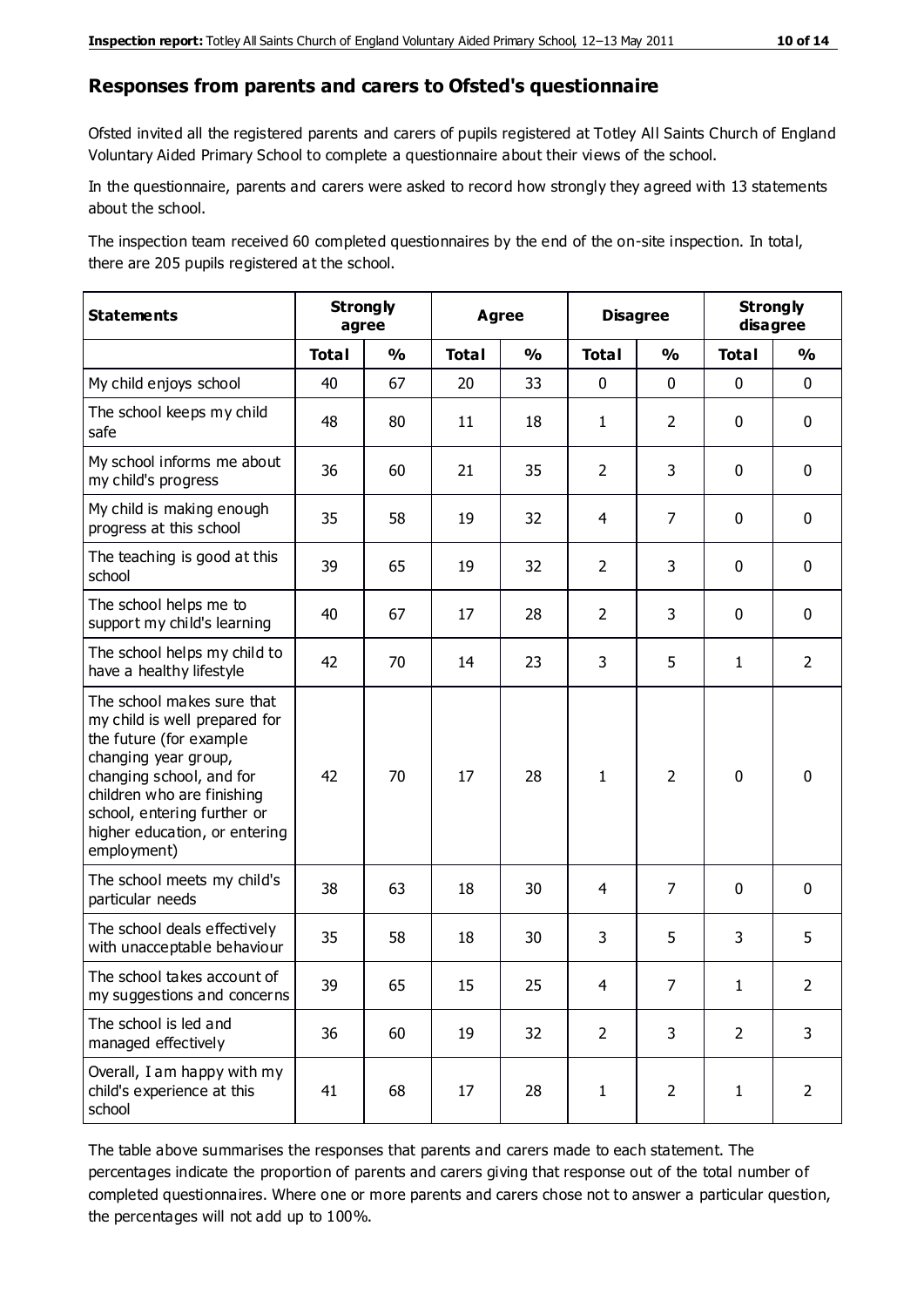## **Glossary**

| Grade   | <b>Judgement</b> | <b>Description</b>                                                                                                                                                                                                            |
|---------|------------------|-------------------------------------------------------------------------------------------------------------------------------------------------------------------------------------------------------------------------------|
| Grade 1 | Outstanding      | These features are highly effective. An outstanding school<br>provides exceptionally well for all its pupils' needs.                                                                                                          |
| Grade 2 | Good             | These are very positive features of a school. A school that<br>is good is serving its pupils well.                                                                                                                            |
| Grade 3 | Satisfactory     | These features are of reasonable quality. A satisfactory<br>school is providing adequately for its pupils.                                                                                                                    |
| Grade 4 | Inadequate       | These features are not of an acceptable standard. An<br>inadequate school needs to make significant improvement<br>in order to meet the needs of its pupils. Ofsted inspectors<br>will make further visits until it improves. |

#### **What inspection judgements mean**

#### **Overall effectiveness of schools**

|                       | Overall effectiveness judgement (percentage of schools) |      |                     |                   |
|-----------------------|---------------------------------------------------------|------|---------------------|-------------------|
| <b>Type of school</b> | <b>Outstanding</b>                                      | Good | <b>Satisfactory</b> | <b>Inadequate</b> |
| Nursery schools       | 46                                                      | 48   | 6                   |                   |
| Primary schools       | 6                                                       | 47   | 40                  | 7                 |
| Secondary schools     | 12                                                      | 39   | 38                  | 11                |
| Sixth forms           | 13                                                      | 42   | 41                  | 3                 |
| Special schools       | 28                                                      | 49   | 19                  | 4                 |
| Pupil referral units  | 14                                                      | 45   | 31                  | 10                |
| All schools           | 10                                                      | 46   | 37                  |                   |

New school inspection arrangements were introduced on 1 September 2009. This means that inspectors now make some additional judgements that were not made previously.

The data in the table above are for the period 1 September 2010 to 31 December 2010 and are consistent with the latest published official statistics about maintained school inspection outcomes (see **[www.ofsted.gov.uk](http://www.ofsted.gov.uk/)**).

The sample of schools inspected during 2010/11 was not representative of all schools nationally, as weaker schools are inspected more frequently than good or outstanding schools.

Percentages are rounded and do not always add exactly to 100.

Sixth form figures reflect the judgements made for the overall effectiveness of the sixth form in secondary schools, special schools and pupil referral units.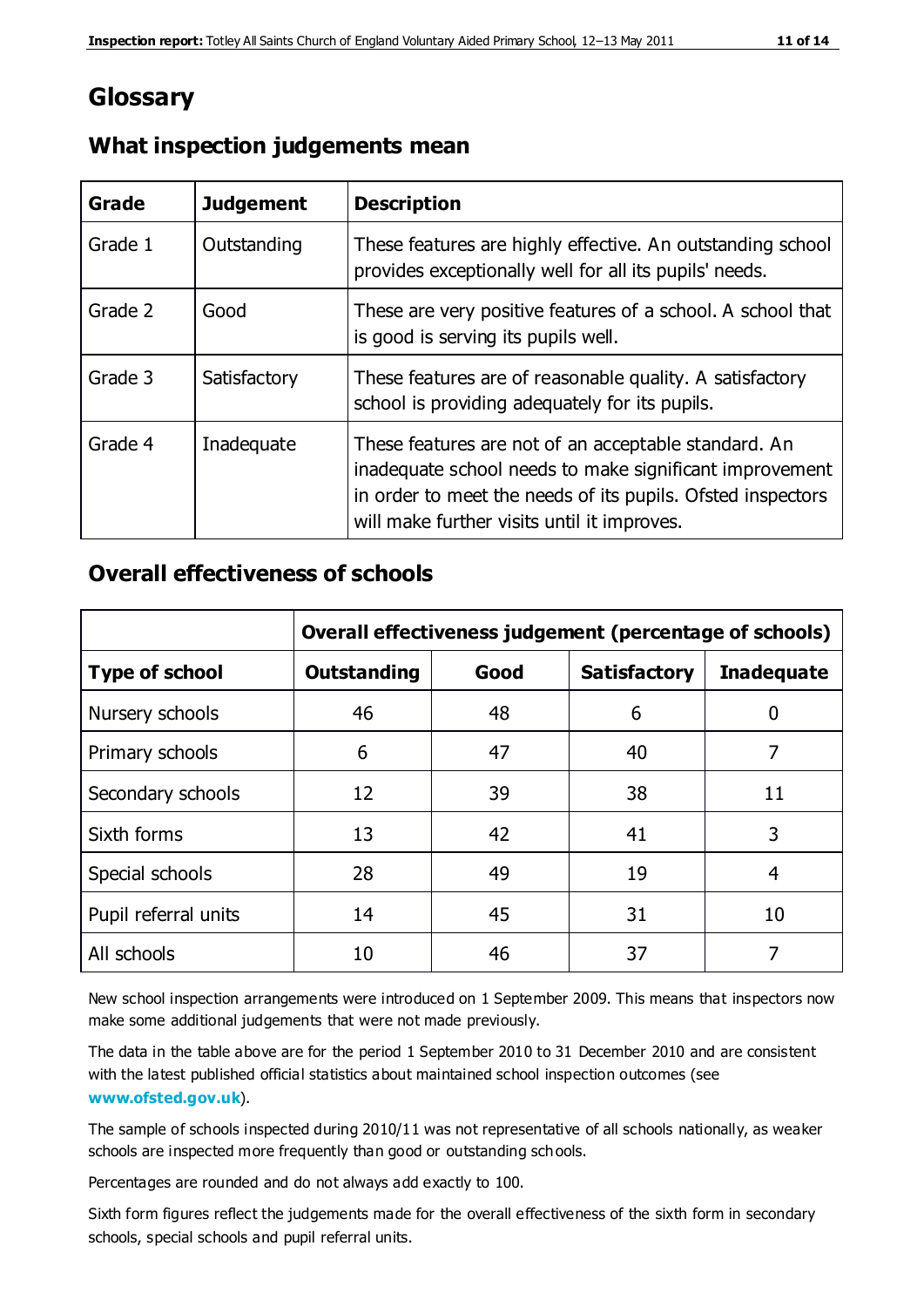## **Common terminology used by inspectors**

| Achievement:               | the progress and success of a pupil in their learning,<br>development or training.                                                                                                                                                          |  |  |
|----------------------------|---------------------------------------------------------------------------------------------------------------------------------------------------------------------------------------------------------------------------------------------|--|--|
| Attainment:                | the standard of the pupils' work shown by test and<br>examination results and in lessons.                                                                                                                                                   |  |  |
| Capacity to improve:       | the proven ability of the school to continue<br>improving. Inspectors base this judgement on what<br>the school has accomplished so far and on the quality<br>of its systems to maintain improvement.                                       |  |  |
| Leadership and management: | the contribution of all the staff with responsibilities,<br>not just the headteacher, to identifying priorities,<br>directing and motivating staff and running the school.                                                                  |  |  |
| Learning:                  | how well pupils acquire knowledge, develop their<br>understanding, learn and practise skills and are<br>developing their competence as learners.                                                                                            |  |  |
| Overall effectiveness:     | inspectors form a judgement on a school's overall<br>effectiveness based on the findings from their<br>inspection of the school. The following judgements,<br>in particular, influence what the overall effectiveness<br>judgement will be. |  |  |
|                            | The school's capacity for sustained<br>improvement.                                                                                                                                                                                         |  |  |
|                            | Outcomes for individuals and groups of pupils.                                                                                                                                                                                              |  |  |
|                            | The quality of teaching.                                                                                                                                                                                                                    |  |  |
|                            | The extent to which the curriculum meets<br>pupils' needs, including, where relevant,<br>through partnerships.                                                                                                                              |  |  |
|                            | The effectiveness of care, guidance and<br>support.                                                                                                                                                                                         |  |  |
| Progress:                  | the rate at which pupils are learning in lessons and<br>over longer periods of time. It is often measured by<br>comparing the pupils' attainment at the end of a key                                                                        |  |  |

stage with their attainment when they started.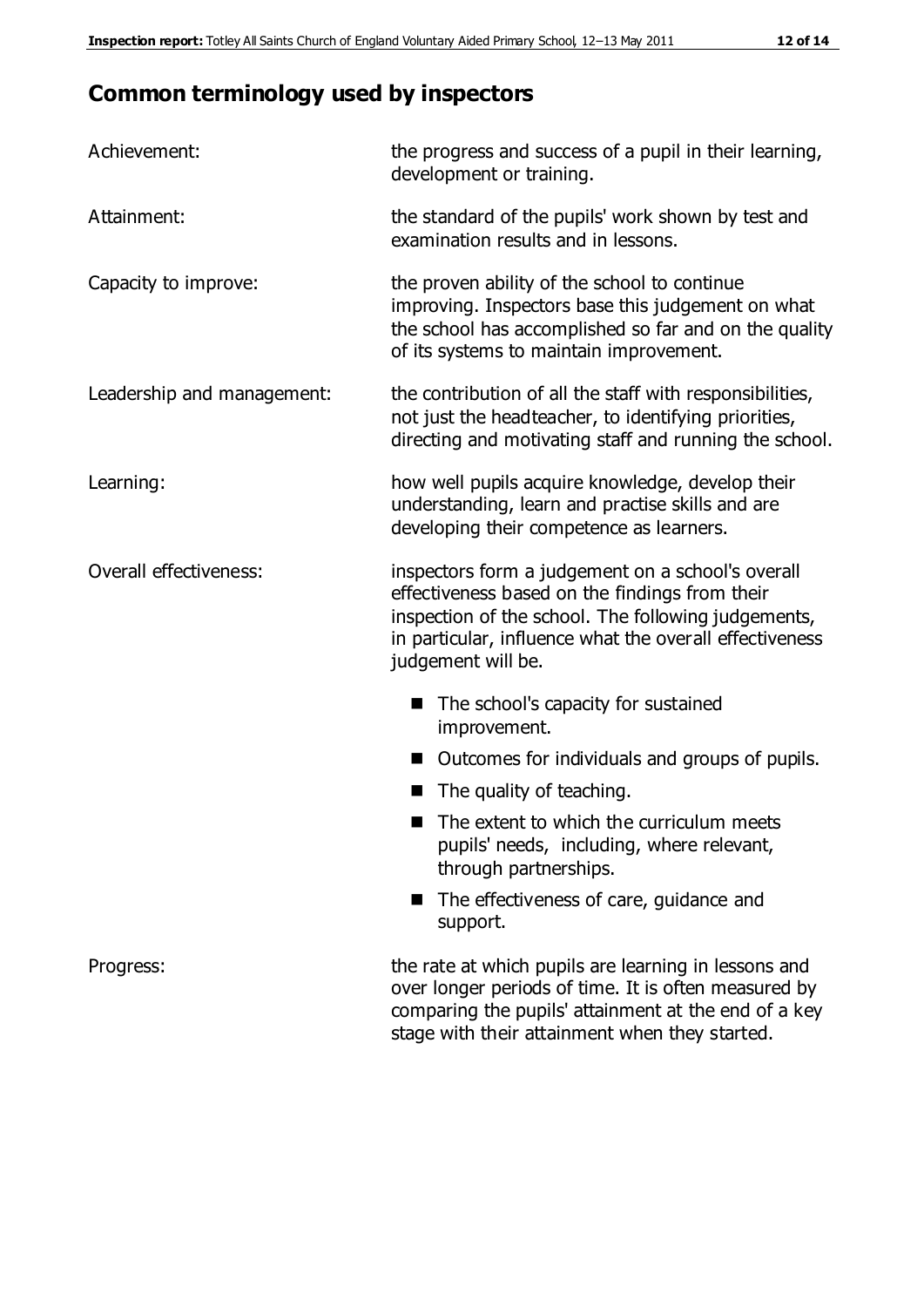#### **This letter is provided for the school, parents and carers to share with their children. It describes Ofsted's main findings from the inspection of their school.**

16 May 2011

Dear Pupils

#### **Inspection of Totley All Saints Church of England Voluntary Aided Primary School, Sheffield, S17 4AP**

We enjoyed our recent visit to your school. Thank you for your helpfulness towards us. In particular, we thank you for sharing your thoughts about your school with us. Congratulations on your outstanding attendance.

Your school is a good school. You enjoy being there. From the Early Years Foundation Stage onwards, you make good progress in English and mathematics. This is because teaching is good. You enjoy learning through themes. You feel safe, behave well and work well with other pupils. You like attending after-school clubs, which help you to develop new skills. We were delighted that the school gives you lots of chances to take on responsibilities, and you rise to them. As a result, you have a broad range of skills to help you in secondary school.

The headteacher and deputy headteacher lead the school well and all of the staff work hard for you. However, the school can improve further. On behalf of the team, I have asked the headteacher to make sure that you all know and understand your targets and work towards them. The staff are also going to make sure that they give you guidance in lessons so that you know the next steps in learning. I have also requested that activities are planned to meet the needs of those of you who have a particular gift or talent, in order that you can develop your skills as much as possible.

I hope that you will help the staff to make these improvements by continuing to work hard.

Yours sincerely

Lynne Blakelock

Lead inspector